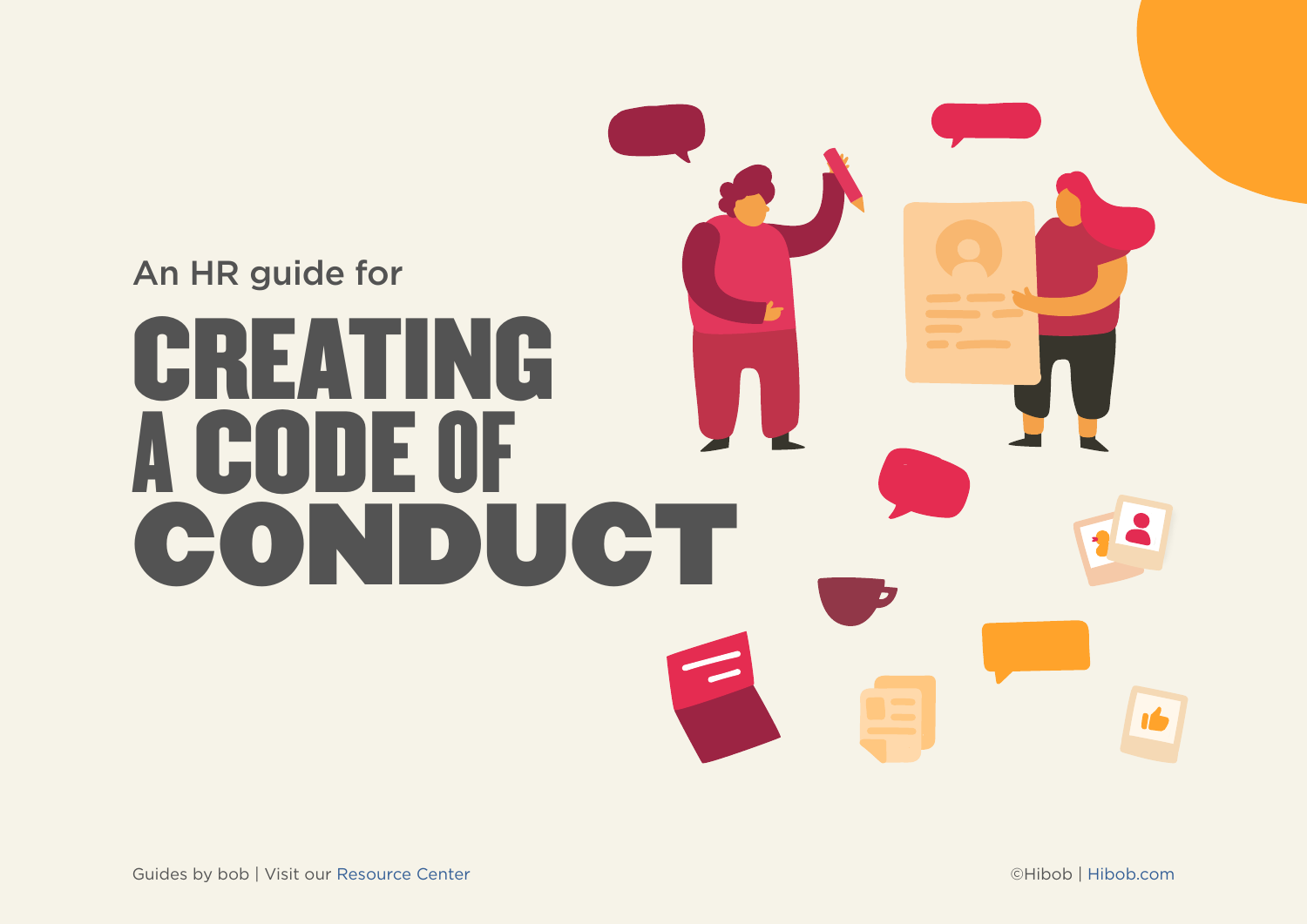| Introduction                            | 3              |
|-----------------------------------------|----------------|
| Why does your organization need one?    | $\overline{4}$ |
| Collaboration is key                    | 5              |
| What to include in your code of conduct | 6              |
| Communicating the code of conduct       | 9              |
| Applying a code of conduct (equally)    | 10             |
| Navigating nuance                       | 11             |
| Reporting violations                    | 12             |
| Handling code of conduct violations     | 13             |
| Don't stop auditing                     | 15             |
| Meet bob                                | 16             |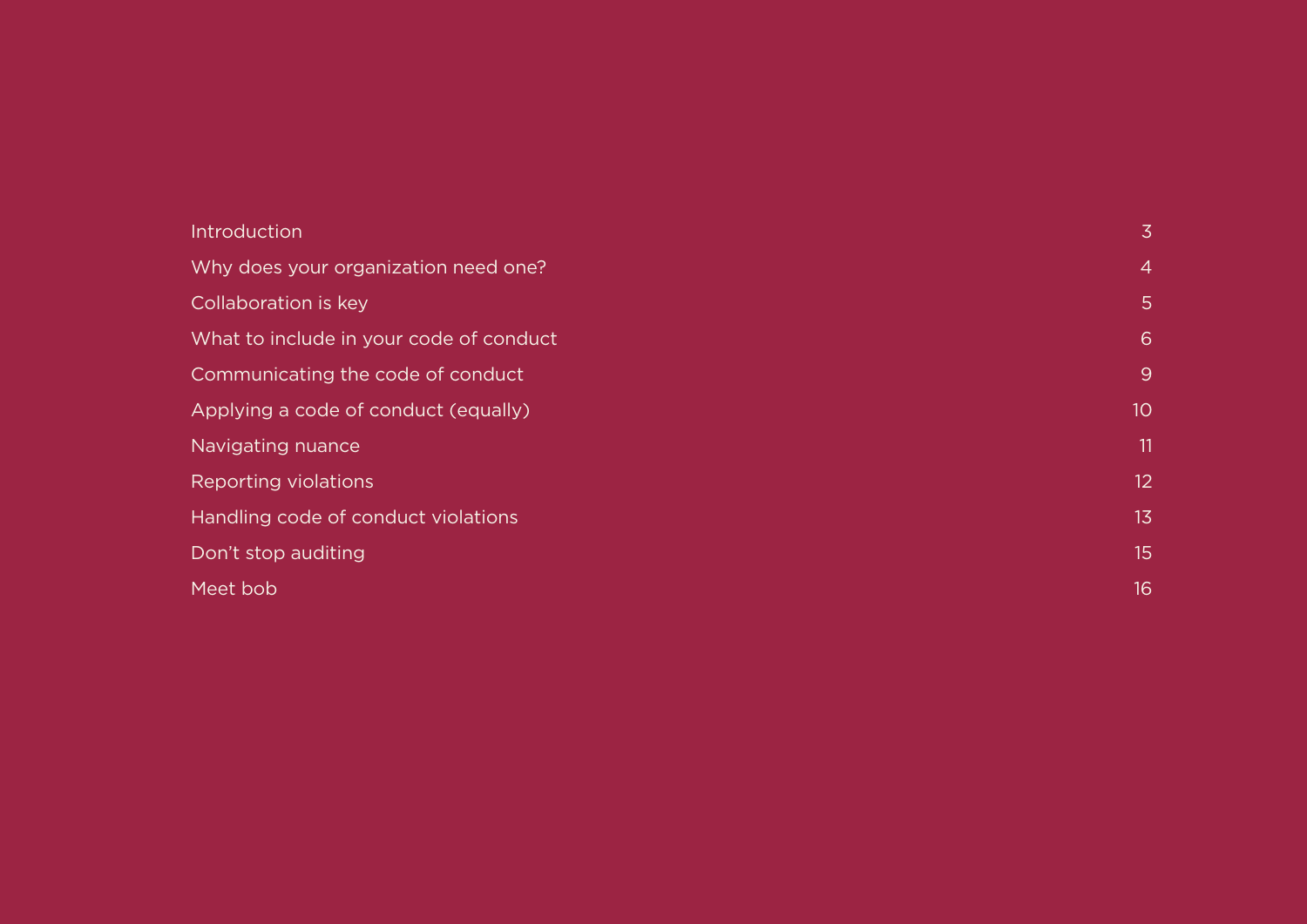# <span id="page-2-0"></span>Introduction

In today's world, it's common for organizations to have a unique set of values, goals, and common practices that inform how the company and its employees function. These values, when communicated correctly, drive the day-to-day work of every team member. However, when communicated poorly, they end up sitting in a document rarely looked at by anyone.

This is where a code of conduct comes in. Your company's code of conduct offers a single source of truth and keeps stakeholders across diverse business units aligned in a shared vision of ethics and compliance—empowering organizations to build a culture. It also acts as a benchmark for measuring individual and organizational performance and outlines how to identify and respond to personnel challenges.

That's a lot for one single document to handle, which is why HR leaders have a vital role in developing, launching, and communicating an organization's code of conduct. This guide addresses the need for (and process of) creating, implementing, and enforcing a code of conduct to improve engagement and performance and reduce liability.

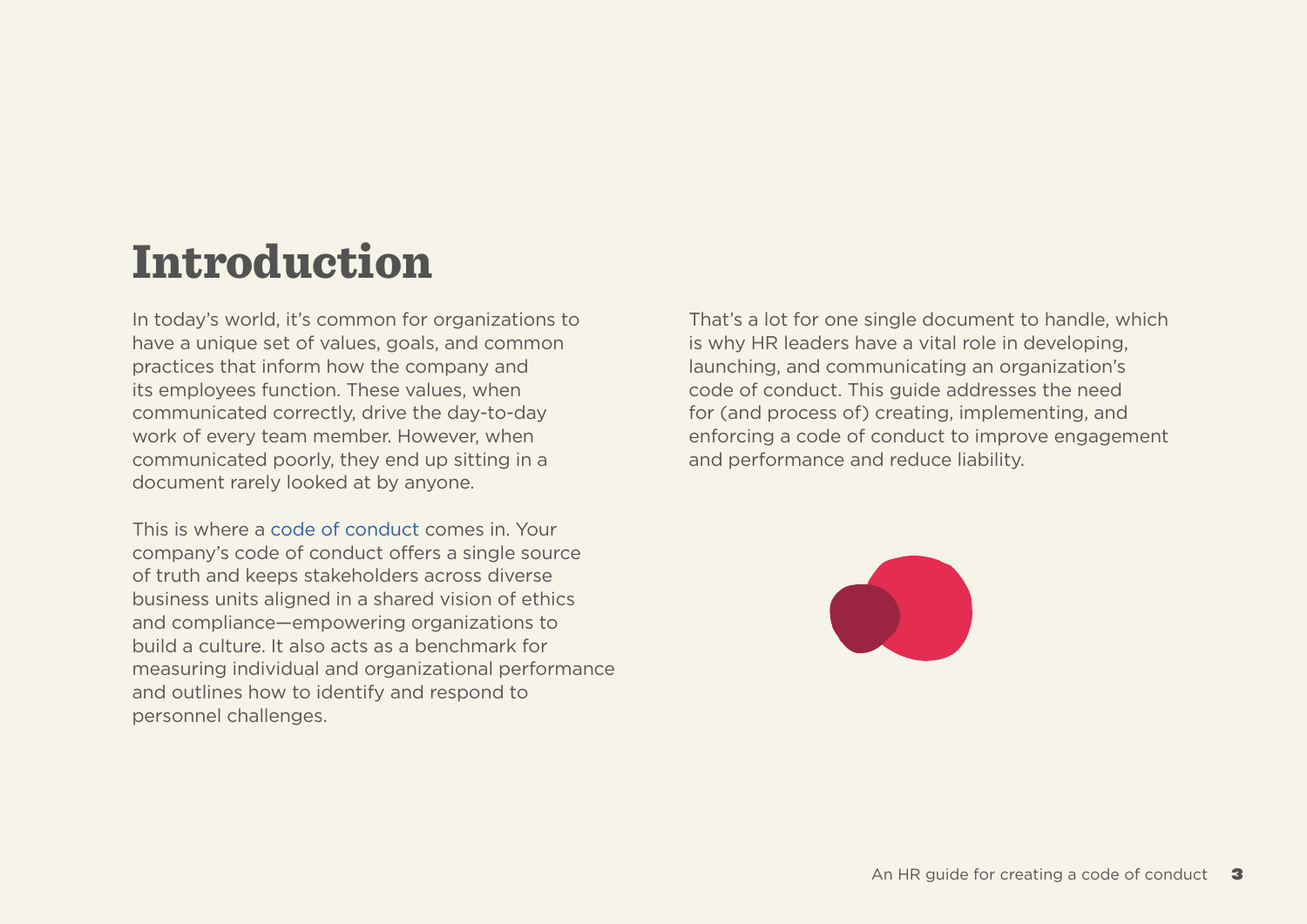### <span id="page-3-0"></span>Why does your organization need one?

No federal or state laws require that organizations have a code of conduct, but best practice for many reputable companies entails investing in one.

Google, Starbucks, and [Toyota](https://www.toyota-global.com/pages/contents/company/vision_philosophy/pdf/code_of_conduct.pdf) are examples of companies that have all developed comprehensive codes of conduct articulating foundational business principles, expectations, and objectives.

Creating a code of conduct and effectively communicating it is one of the main ways to foster a healthy work culture. When the standards of ethics and compliance are clearly and frequently communicated, employees will be more likely to adopt in-line behaviors and connect to the organization's shared purpose.

When employees feel that they are working for an ethical organization and identify with its mission. they are also more productive and less likely to seek new employment. In fact, one study found that 82% of people surveyed would prefer to work for less [money](https://assets.hcca-info.org/Portals/0/PDFs/Resources/library/EmployeeEngagement_LRN.pdf) at an ethical company than earn more in a disreputable workplace.

Questionable business practices and misconduct not only drive away valuable employees, lower productivity, and increase operational costs, they can also tarnish an organization's public image. Brand equity and other intangible characteristics are increasingly the key to success, so keeping ethics in the foreground isn't just right; it's also smart.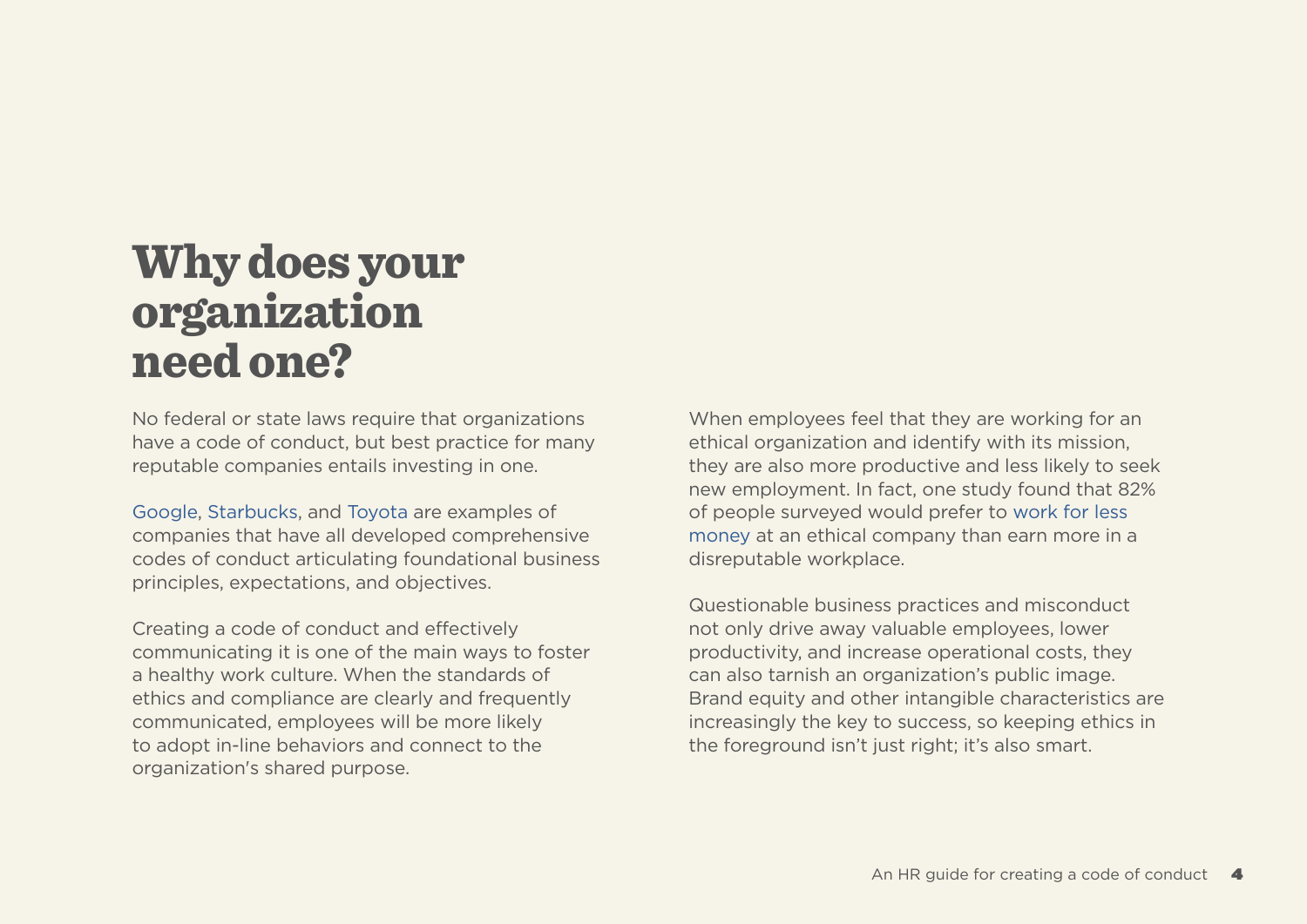# <span id="page-4-0"></span> Collaboration is key

The team developing a code of conduct should be diverse and come from a range of departments and positions within the organization. Collaboration will ensure that all voices are being heard and foster a sense of shared ownership.

HR leaders have an important role in galvanizing cooperation and developing opportunities for diverse team members to collaborate. Some ways of implementing a collaborative process for developing vour organization's code of conduct include:

- Sending an anonymous survey to employees to identify specific areas of concern or interest
- Convening shared strategy sessions where employees and managers can weigh in
- Letting employees provide feedback on drafts of the code of conduct
- Getting buy-in from various business unit leaders. including sales, marketing, customer success, etc.

No matter how you decide to loop in your people, getting a variety of perspectives and being responsive will improve the process and foster long-<br>term compliance.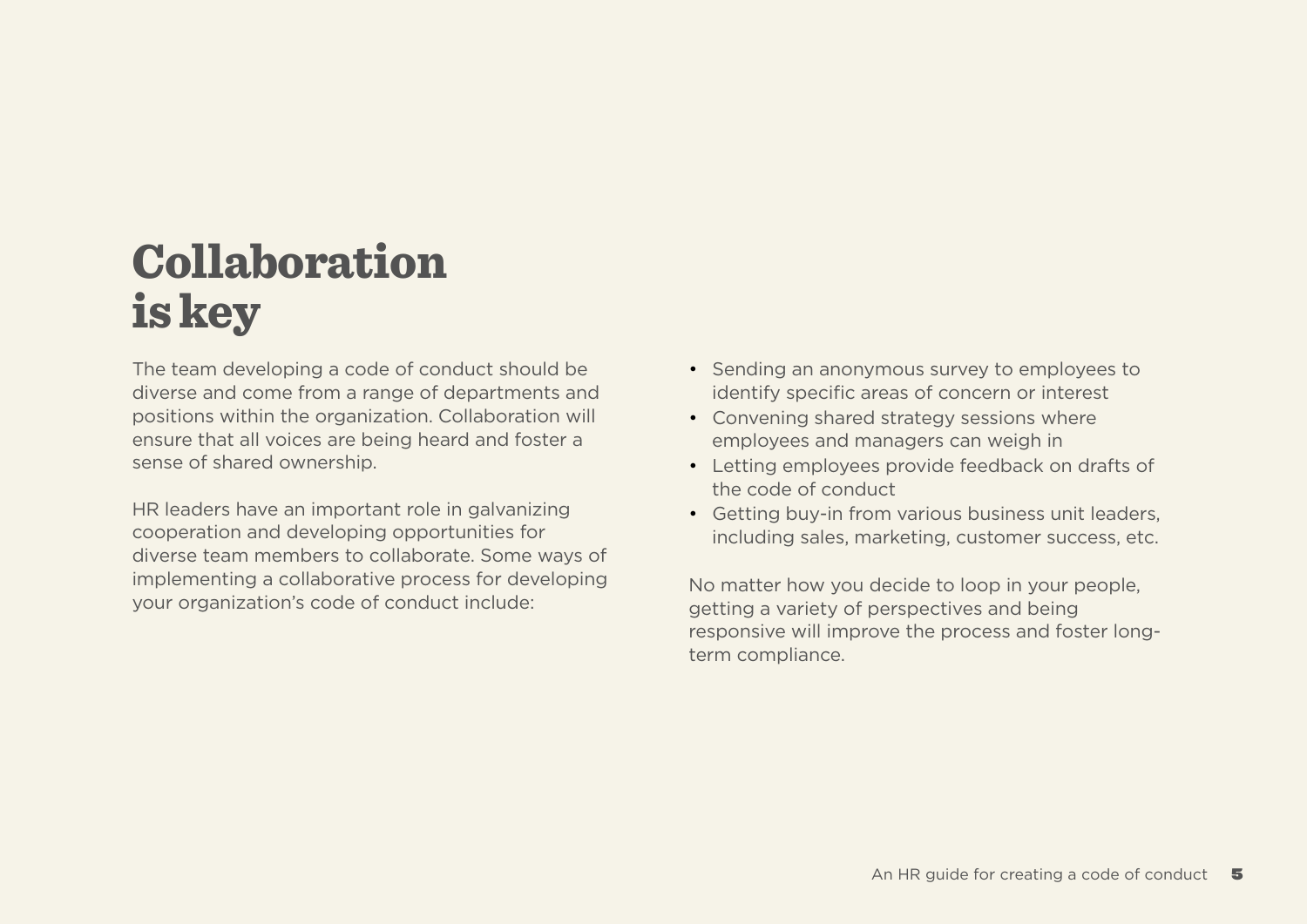# <span id="page-5-0"></span>What to include in your code of conduct

A code of conduct is an opportunity to clarify and communicate your organization's mission, values. and principles. It is also a mechanism to set basic expectations for professional behavior.

Depending on organizational needs, a code of conduct can be more comprehensive and incorporate a variety of important elements. For example:

#### **Standard business and operational practices**

These pertain to how your company does business and treats its customers, investors, or suppliers. This should include any sustainability practices or standards, financial transparency, social commitments, and corporate governance where applicable. Basically, this is about business ethics.

#### **Equal opportunity employment statement**

This states that your company stands by equal employment regardless of race, color, religion, sex. gender identity, national origin, sexual orientation. age, marital status, disability, or any other personal traits.

A commitment to equal opportunity involves committing to an accessible workplace. This is where you should outline what this means for vour organization.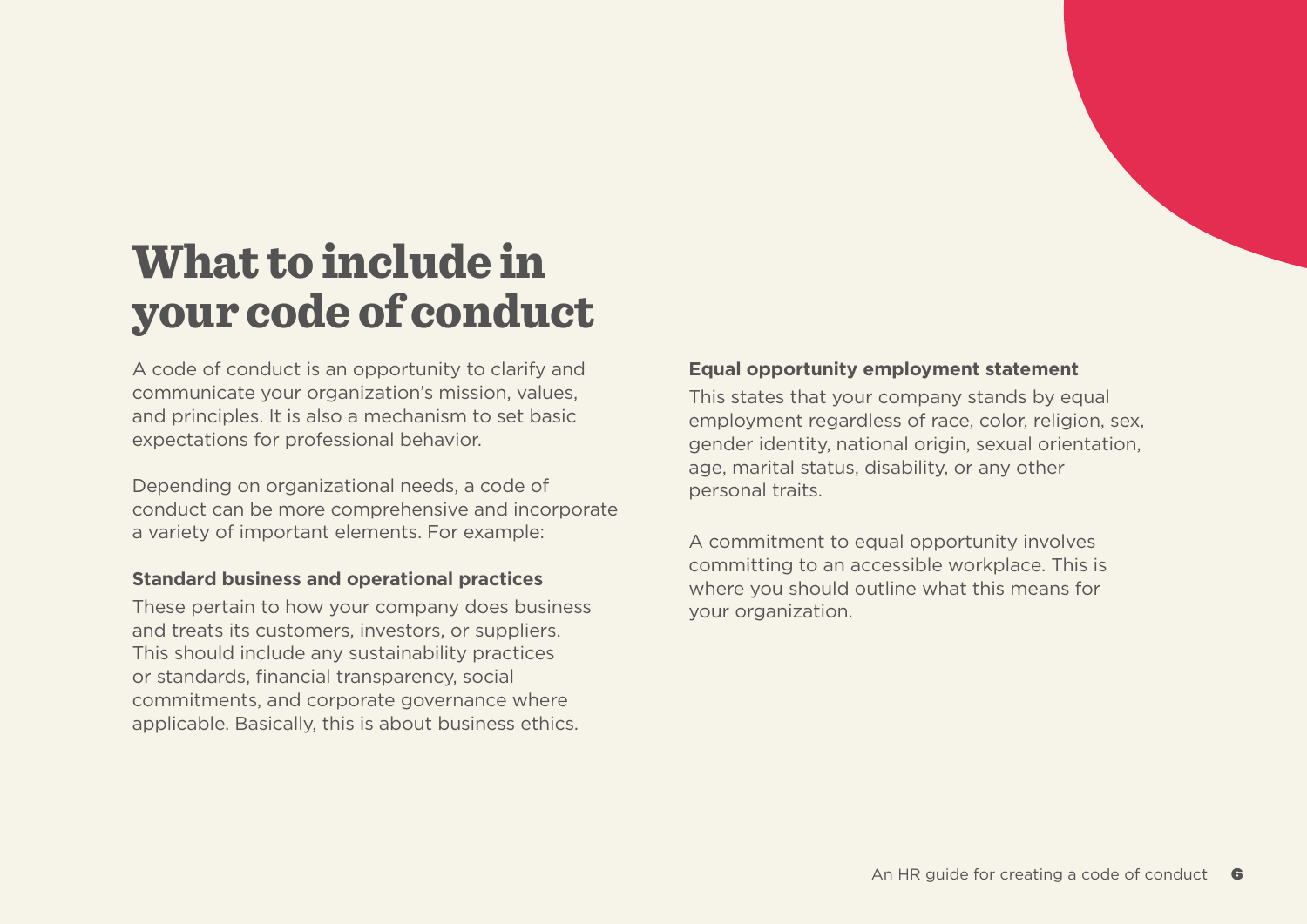#### **Physical and mental health and safety policy**

If your organization offers health insurance coverage or additional services, that's important information to include in the employee handbook and other documentation. In the code of conduct, this policy is about protecting employees' health and safety in the workplace.

In the US, the Department of Labor's Occupational Safety and Health Administration (OSHA) issues regulations and standards for workplace conditions, so this is a good resource for learning more about employee's rights and employer's obligations.

#### **Anti-harassment and violence policy**

It seems self-evident that any code of conduct should include a statement committing to zero tolerance of harassment or violence in any form.

But what is less clear is what harassment consists of. Take some time to clarify what is included in this clause. One way to do this is to bring your

people to the table to discuss what they would believe is over the line. This isn't obvious to everyone. For marginalized groups, however, subtle or indirect forms of harassment or discrimination are commonplace.

Subtle harassment or discrimination is often called 'microaggression.' According to one study, over a quarter of American employees polled experienced microaggression at work, whether intentional or unintentional.

Over time, an environment that doesn't prevent microaggression and more obvious kinds of harassment will suffer from loss of morale, higher employee turnover, and lower productivity.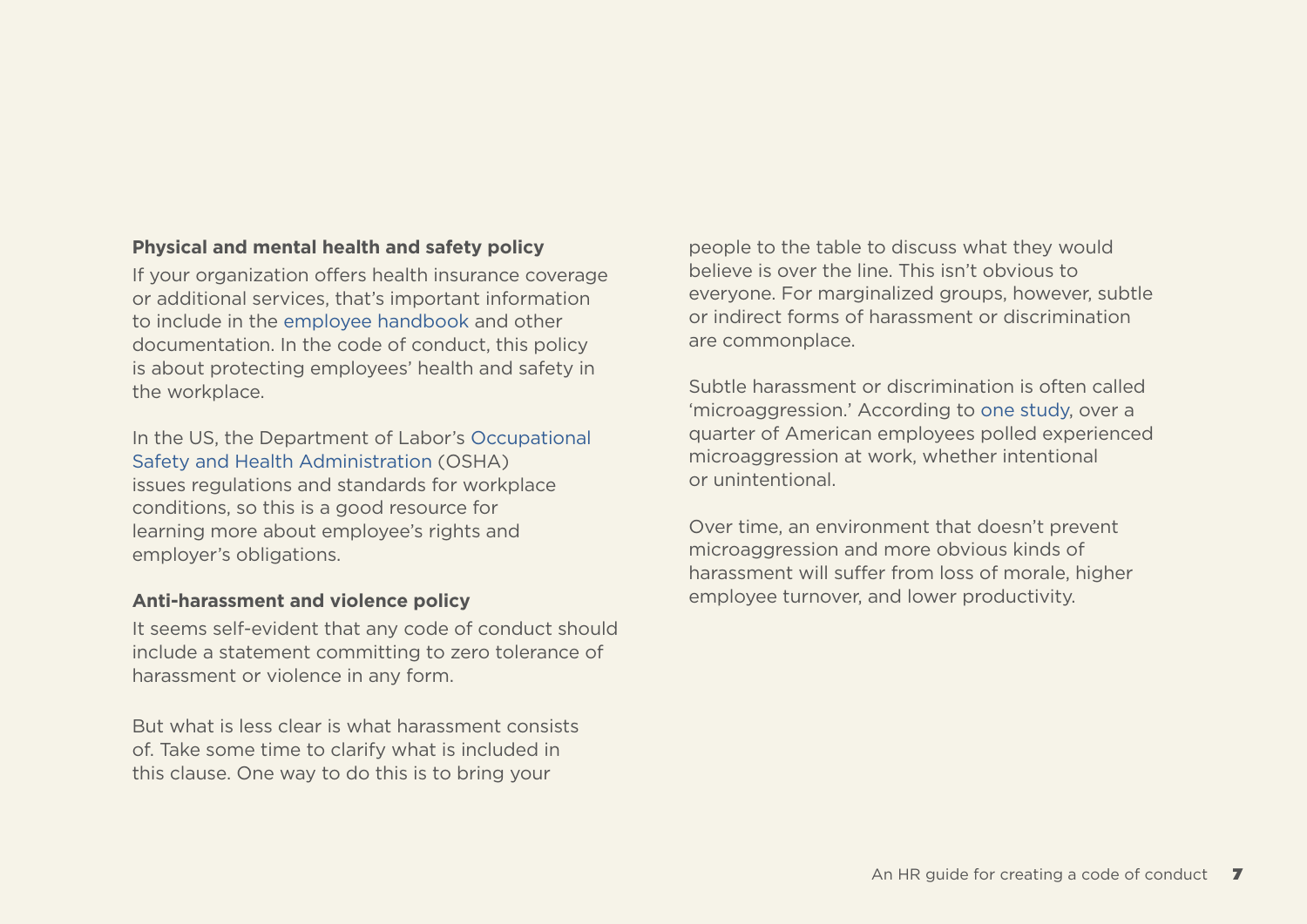#### **Anti-retaliation policy**

In 2019, the top charge of harassment submitted to the EEOC was for retaliation. More than half of the over 70,000 charges filed included retaliation as the primary form of harassment, indicating that this is a particularly critical policy to include in your code of conduct.

Employees need to feel confident that they can report without fear of reprisal if they feel threatened or uncomfortable.

#### **Confidentiality policy**

Employers are often privy to personal information about their employees. Guaranteeing that this information will stay private and not be disclosed unless appropriate is vital to maintaining a culture of trust and mutual responsibility.

In the digital age, this also means securing platforms and devices to prevent leaks or hacks.

#### **Reporting violations and disciplinary action**

A code of conduct should include a section outlining what happens in cases of misconduct. Employees should be empowered to report misconduct without fear and understand that complaints will be taken seriously. Facilitating anonymous reporting can encourage greater openness and ensure that the code of conduct is applied fairly.

The possible repercussions of violating the code of conduct should also be outlined here, both as a deterrent and to mitigate liability.

Being clear about consequences can protect your organization if disciplinary action is required and ensure that all personnel knows the cost of bad behavior from the outset.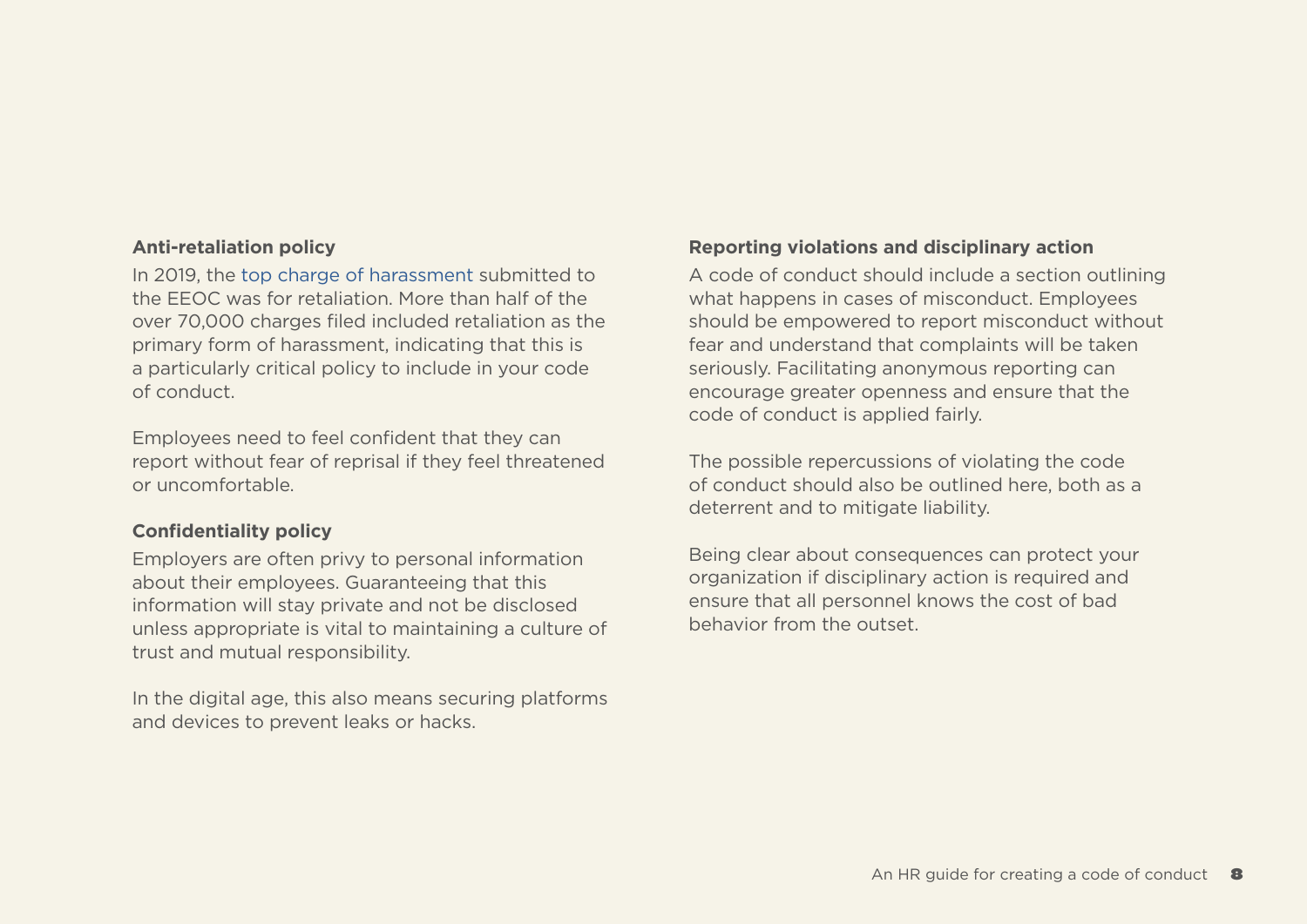# <span id="page-8-0"></span>**Communicating the** code of conduct

Before finalizing your code of conduct, consider circulating a rough draft and collecting feedback from employees and other stakeholders. This will strengthen your peoples' commitment to the code of conduct and foster their involvement in promoting organizational culture.

Once the code of conduct is complete, the next step is to communicate it to employees and managers clearly.

There are a number of places where the code of conduct can be incorporated to ensure maximum visibility. Consider including the code of conduct in:

- Hiring documentation
- Onboarding training
- Employee handbook
- Printed posters
- Internal newsletters
- Manager training
- Online employee quizzes or surveys
- Your website

For a code of conduct to be effective, it's vital that employees understand the various policies and procedures included in it. Plus, when initially rolling out a code of conduct, educating staff about what is involved will smooth the implementation process and improve adherence.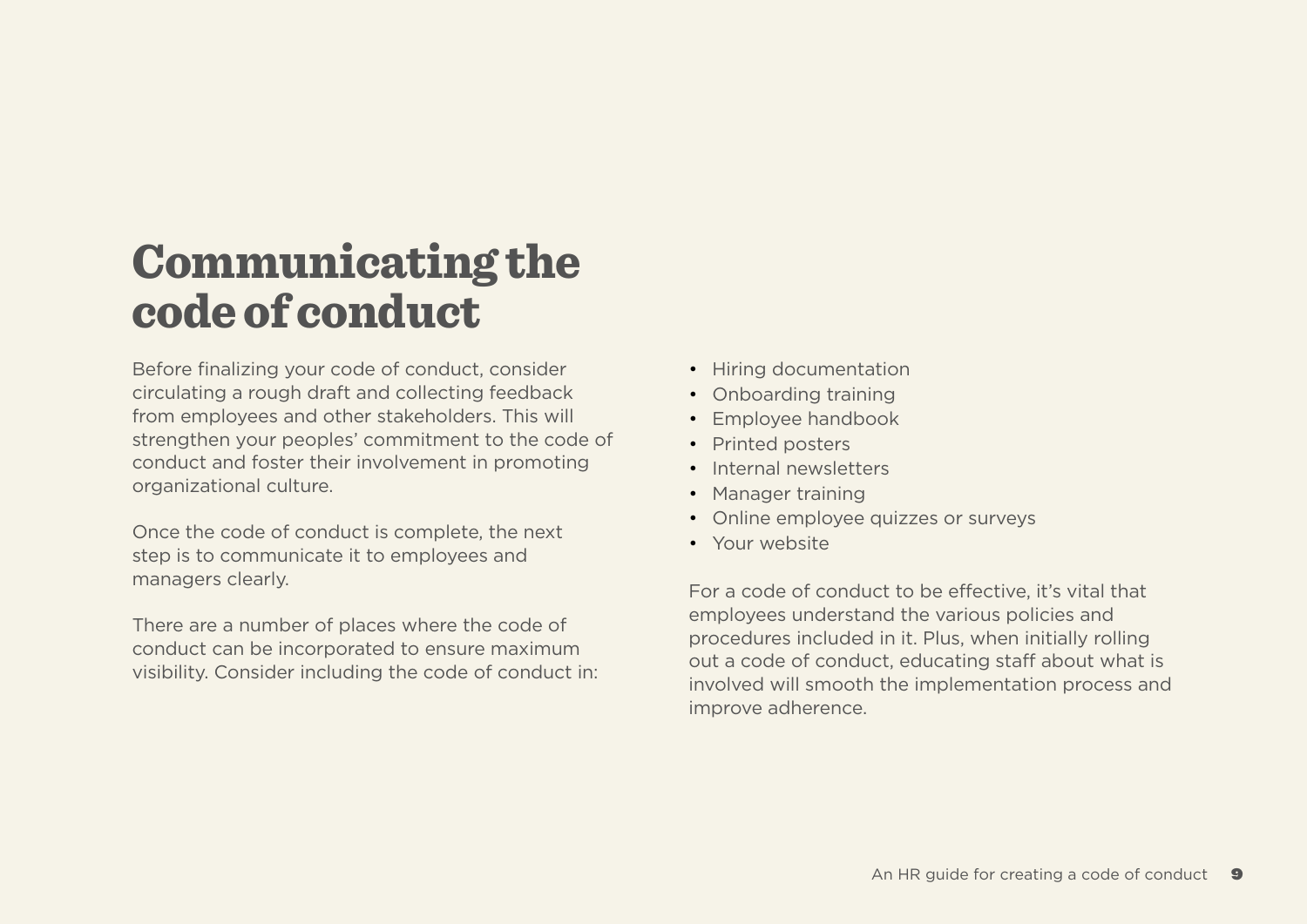# <span id="page-9-0"></span>Applying a code of conduct (equally)

Having a code of conduct is about more than legal protection or checking a box-it lays a foundation for day-to-day operations, standard expectations. and long-term goals. For this to work, managers and supervisors need to understand their role in implementing and enforcing the code of conduct.

When releasing a code of conduct, loop in managers and supervisors and provide targeted training on how this document should guide and inform operations. Some organizations also develop more advanced codes of conduct for business leaders and managers, indicating their greater responsibility for keeping company culture healthy.

Every organization has its own way of doing things. A well-formulated code of conduct will distill the company's core values and clearly communicate how these are applied.

One way to get everyone on board with a code of conduct is to encourage employees and managers to sign a commitment contract. When sending out a newly implemented code of conduct, just add a short line at the end requesting signed approval from the reader. Signing a document, even digitally, will increase compliance and foster mutual responsibility.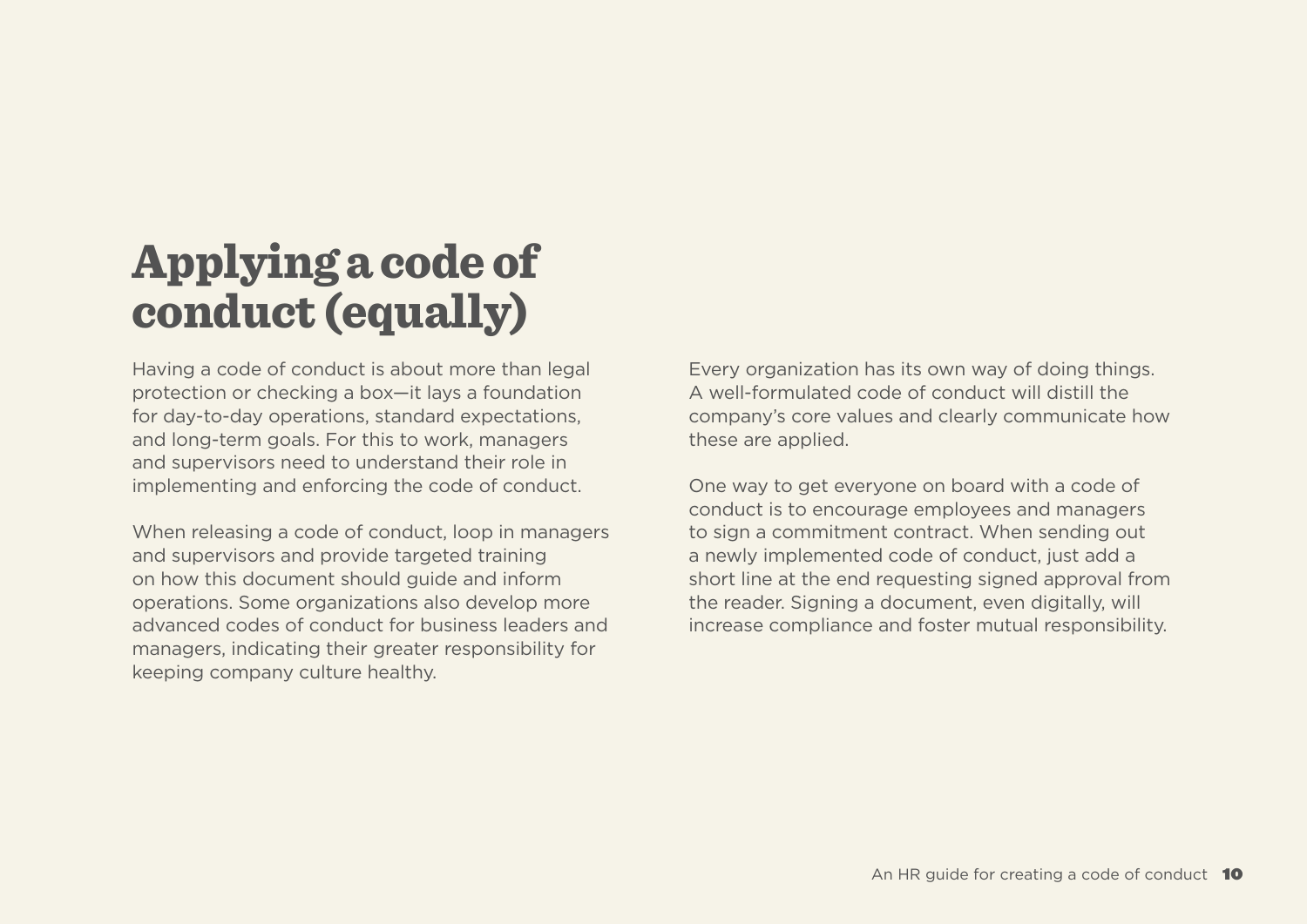# <span id="page-10-0"></span> Navigating nuance

It can be difficult to articulate what constitutes an infringement of the code of conduct.

Lack of clarity can, in turn, confuse employees and reduce engagement, so make sure you get everyone on the same page and collaborating to make this document work harder.

Initiating regular sensitivity training exercises for employees and managers to keep the conversation about conduct open will clarify any confusion. This also provides an opportunity to revisit the code of conduct and periodically update it according to your organization's shifting needs.

As discussed earlier, refining your code of conduct should involve asking people what they believe constitutes a violation. For example, all employees may not experience microaggressions, so it's vital to get a variety of perspectives and opinions. This signals a commitment to diversity and inclusion and will ensure that everyone feels included. regardless of their individual backgrounds or personal characteristics.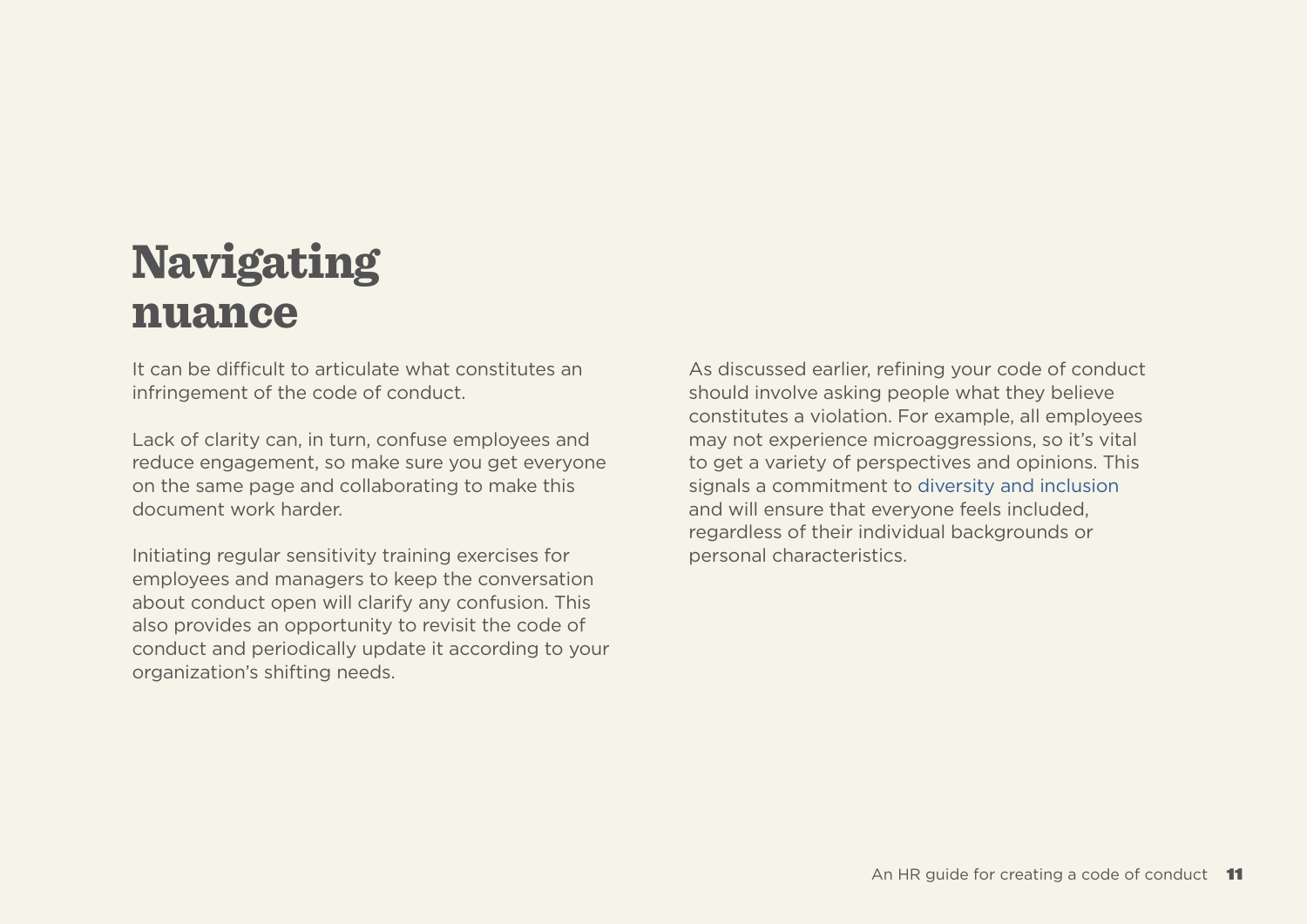# <span id="page-11-0"></span>**Reporting violations**

Using technology to enable anonymous reporting of code of conduct violations protects whistleblowers and empowers employees to call out inappropriate or harmful behavior.

Enforcing a code of conduct relies on the willingness of people to report violations. But unless people feel safe from reprisal and confident that they'll be taken seriously, it's unlikely that they'll complain. If your employees are afraid to speak out, then the code of conduct is meaningless.

Ensure your people know that they will be safe by including an anti-retaliation clause in the code of conduct and giving them the option of remaining anonymous throughout the process. Promptly person or anonymously, and give the complainant handle all reports, whether they are made inany resources needed to overcome the incident or situation.

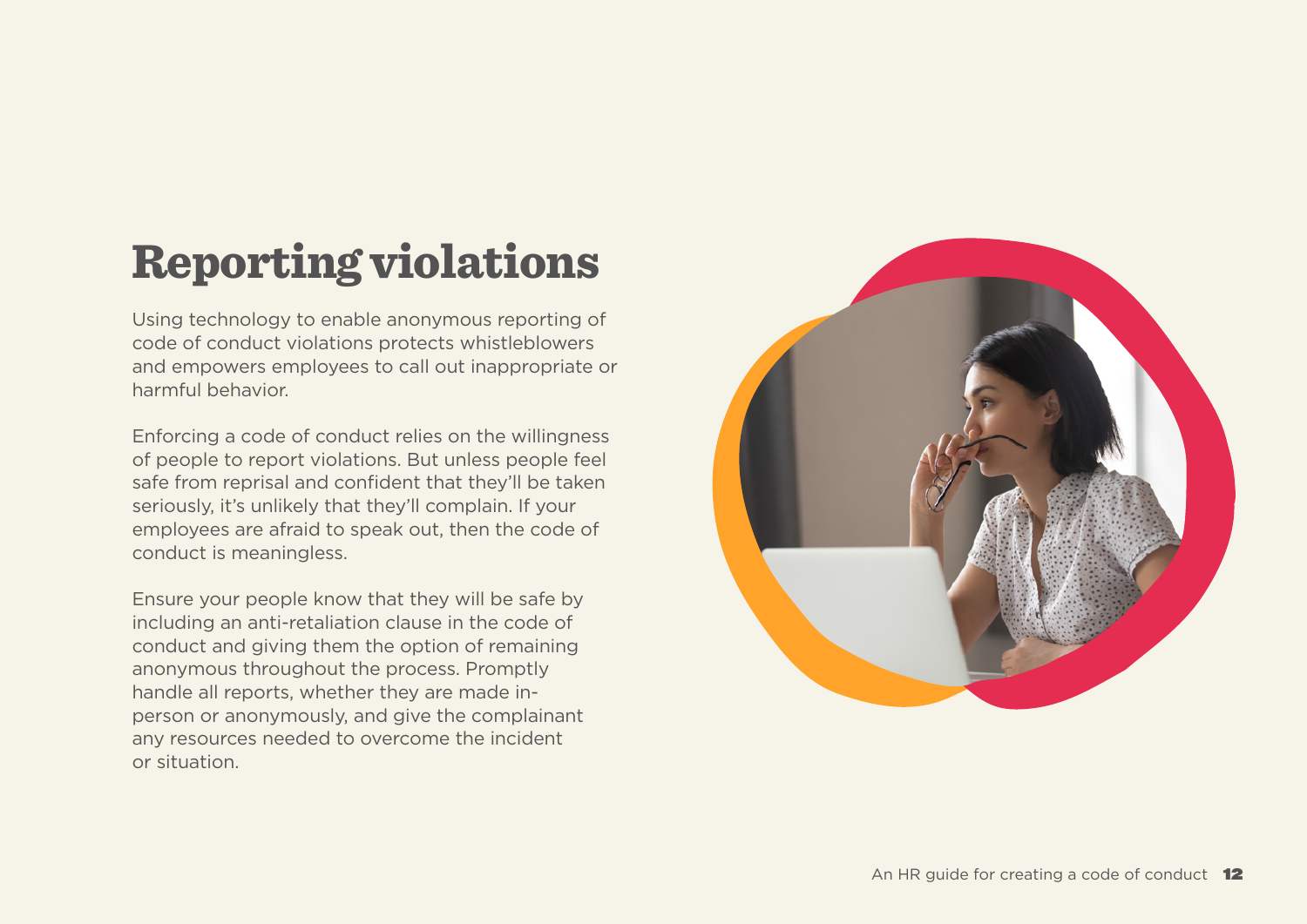# <span id="page-12-0"></span>**Handling code of** conduct violations

Once a complaint has been made, this should initiate a standardized protocol that is outlined in the code of conduct.

Being clear about consequences and ensuring that these are equally applied will increase employee confidence and engagement and encourage people to report misconduct. It's estimated that up to 75% of [incidents of](https://www.vox.com/identities/2017/10/15/16438750/weinstein-sexual-harassment-facts) workplace harassment go unreported. mainly because people think they won't be taken seriously or will even be punished for reporting.

HR leaders have an important role in developing a protocol for code of conduct violations. This process should focus on protecting and respecting the person making the complaint and giving the person being reported an opportunity to speak.

Here are five steps to handling code of conduct violations to build trust and improve compliance:

**1. Listen:** Listen to the employee for as long as they need, even if the reporting process is digital and anonymous. Ask relevant questions and make sure the employee knows that you take their concerns seriously.

**2. Discuss:** Discuss the issue with the employee's immediate supervisor and managers while maintaining the complainant's right to privacy and confidentiality. If needed, involve an external investigator.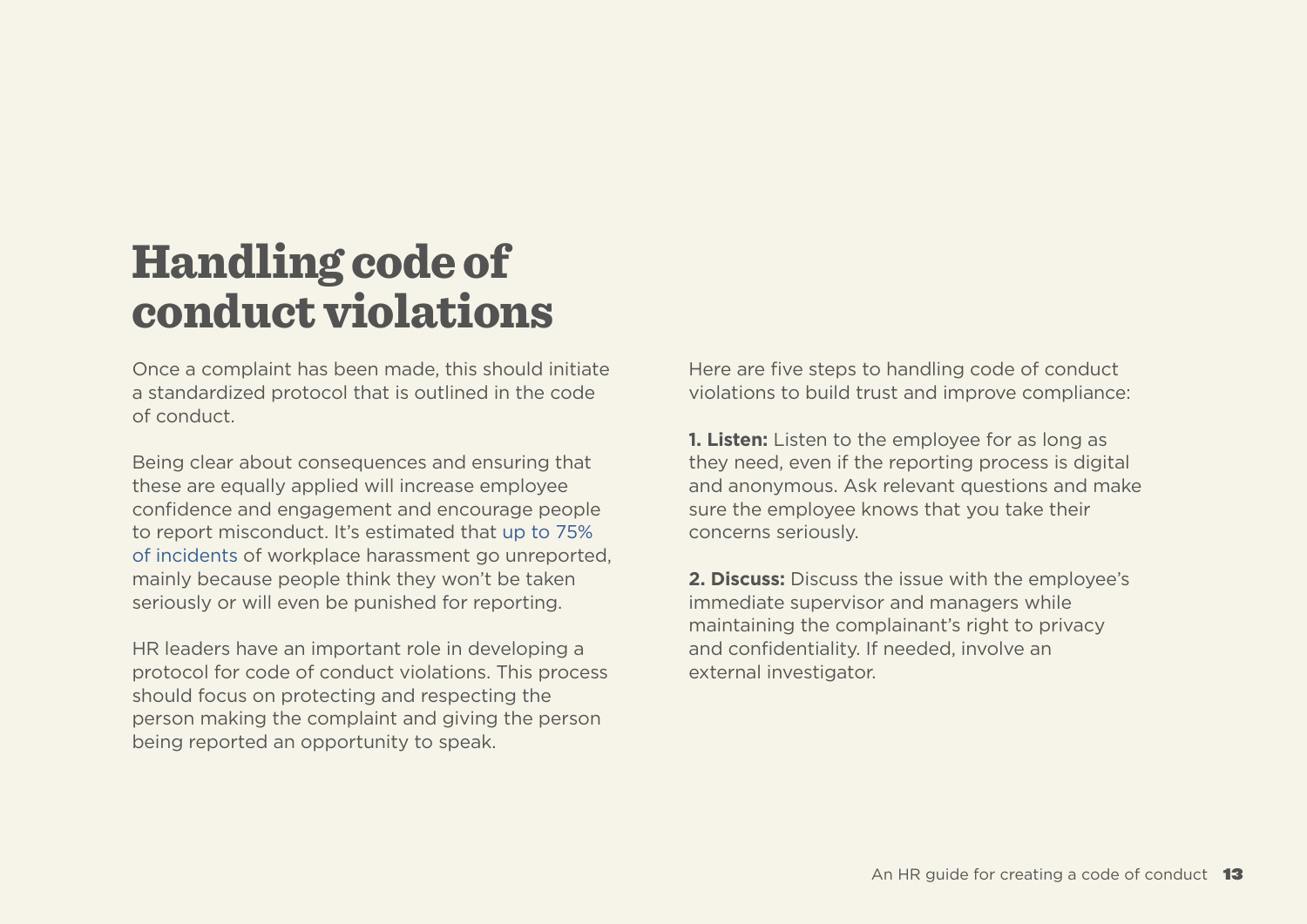**3. Prep:** Prepare any relevant documents. information, or forms for the review panel, HR investigator, or higher-level management handling the complaint. Getting any details down on paper is vital for transparency and for documenting that vour organization takes its code of conduct seriously.

4. Investigate: There are different sides to every story, so it is necessary to hear from the person being reported as well. This can be done one on one, with an investigator, or by calling a hearing.

**5. Decide:** Determine what disciplinary action will be taken, if any. Sometimes reports of misconduct are unfounded or can be handled with mediation between the two parties. However, in more serious cases, corrections will be necessary. This can be a formal warning, a temporary suspension. or termination depending on the severity of the violation.

Communication is the most important aspect of handling code of conduct violations. Keeping the process transparent and making sure the person reporting the violation feels heard and respected will improve outcomes and build morale. Contrarily, if employees feel ignored or that their privacy isn't valued, this will discourage people from reporting misconduct and negatively impact company culture.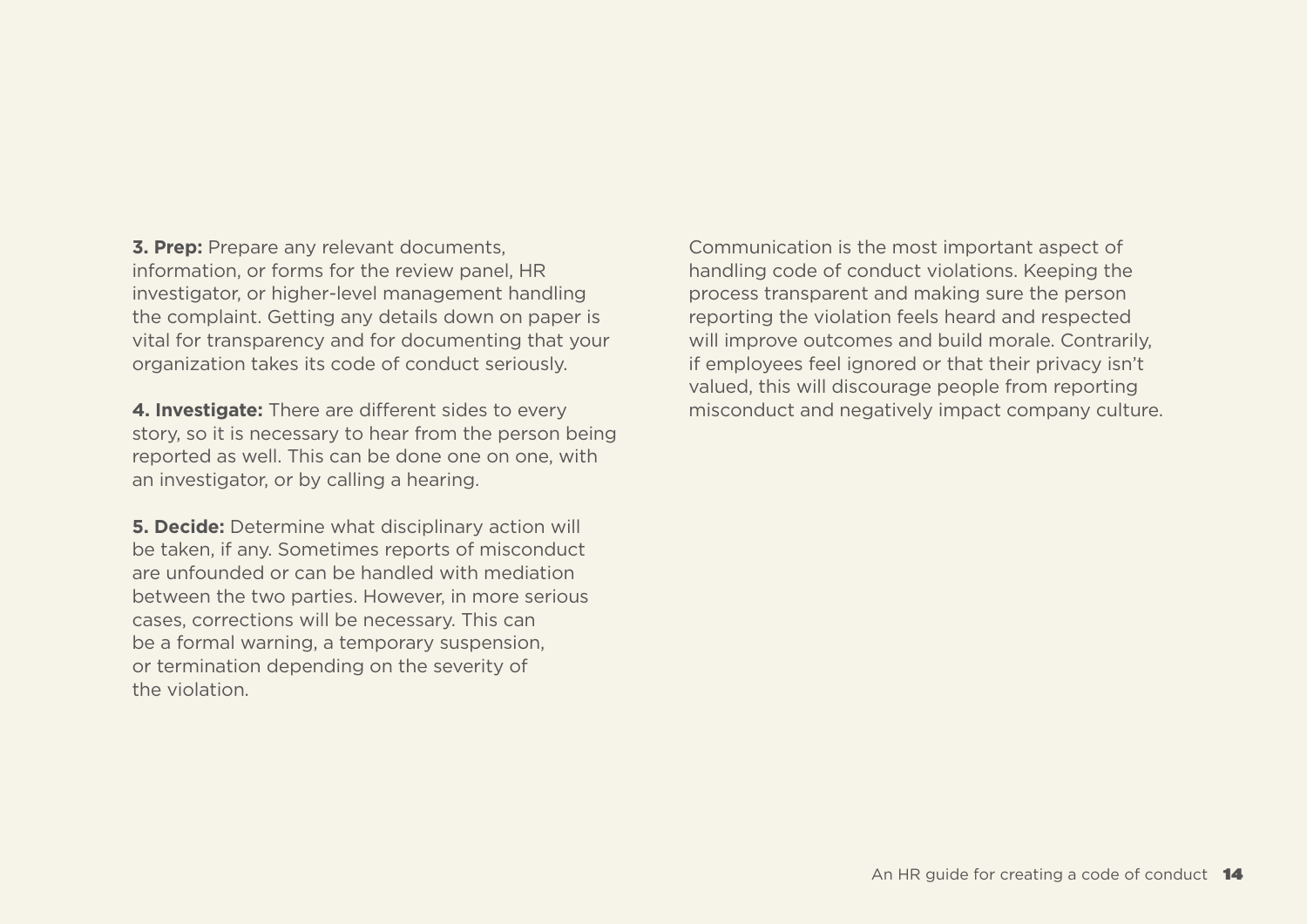## <span id="page-14-0"></span>Don't stop auditing

Don't let your organization's code of conduct sit on a shelf collecting dust. Keep it fresh and relevant by monitoring and revising it at regular intervals and make sure that you loop in your people at every stage.

Communicating changes and asking employees and managers to weigh in on needed updates or improvements will maintain collaboration and engagement.

One way to prioritize auditing and updating the code of conduct is to incorporate this process into regular periodic reviews - for example around end of year reviews or quarterly planning. Even if you aren't making any changes, these are opportunities to revisit the code of conduct and emphasize its role in maintaining company culture.

Auditing your code of conduct can include requesting that employees, managers, and other relevant personnel sign off on it regularly. demonstrating an ongoing commitment to doing business ethically.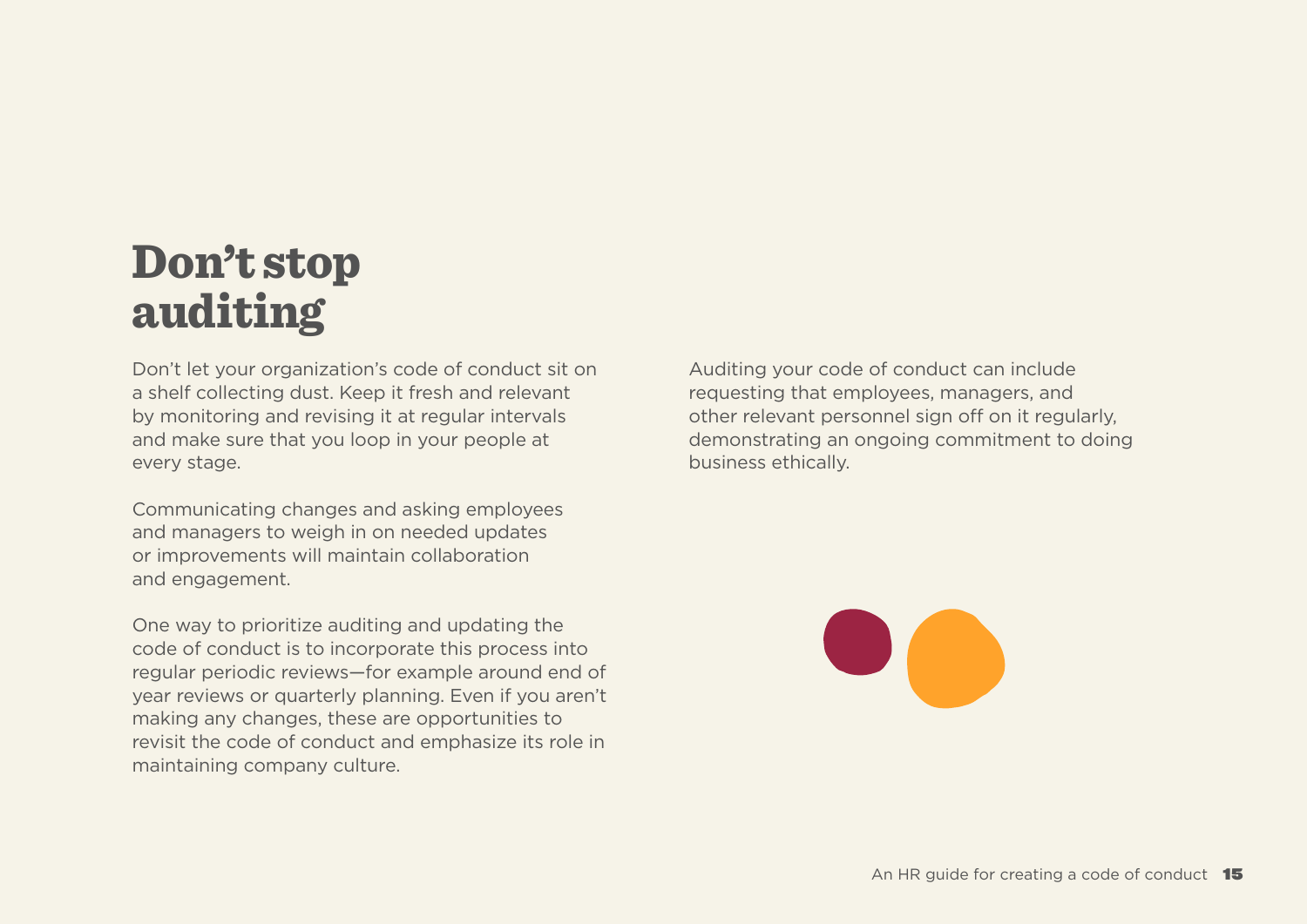### <span id="page-15-0"></span>**Meet** bob

bob is designed and developed for the new world of work. Onsite, hybrid, and remote HR leaders can drive culture, two-way communication, engagement, performance, and compensation.

bob's innovative UI, automated processes, and integrations with leading third-party tools ease administrative tasks for everyone across the organization and make even the most mundane work tasks pleasant, intuitive and engaging—and not just for HR admins. bob puts people first with culture tools that connect co-located and remote employees to their fast-growing, global companies.